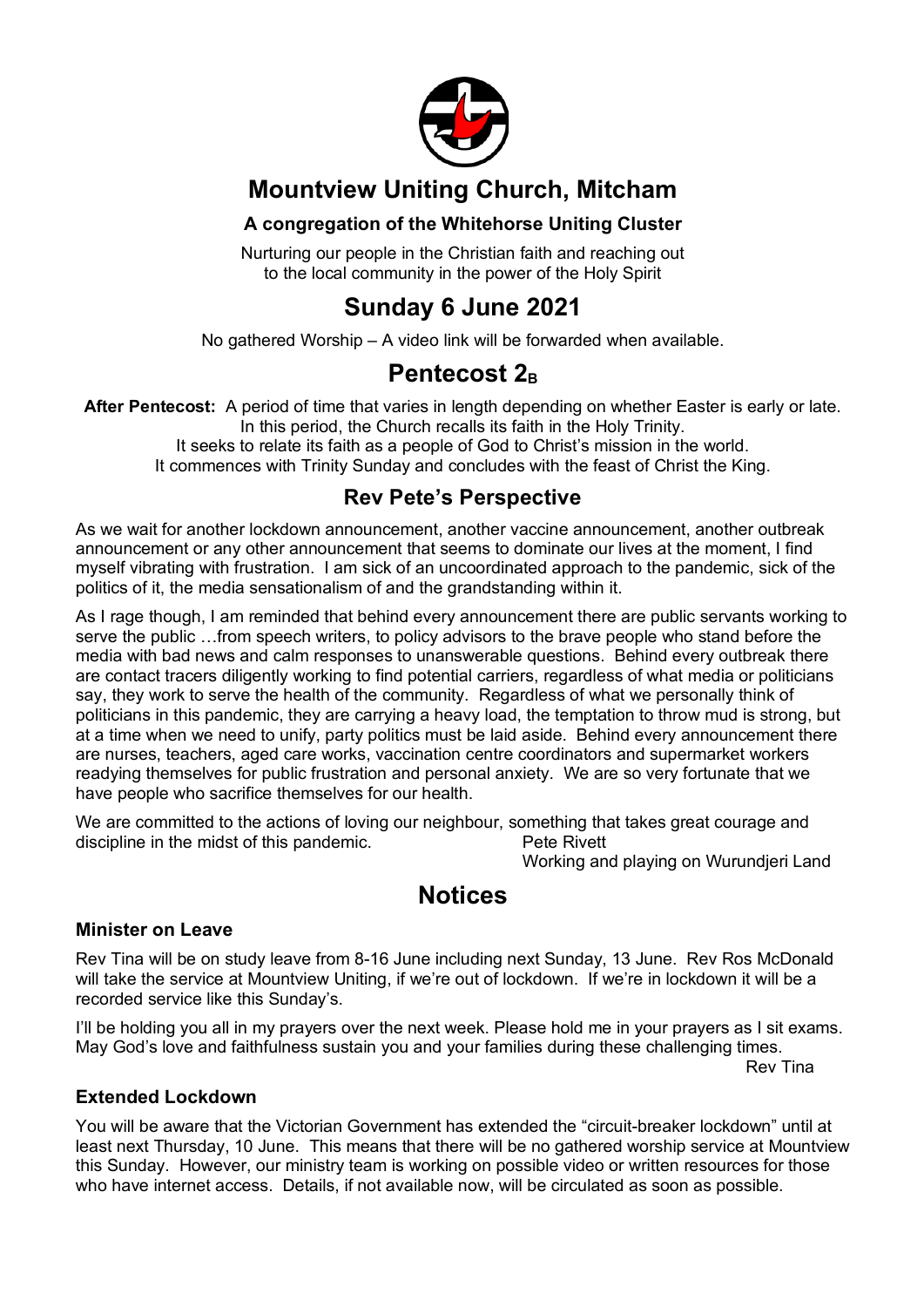#### **Thanks to our Ministers**

We are very grateful for the efforts which our three ministers and their technical teams put into some excellent resources for last Sunday's worship. Thank you too to Rev Pete Rivett who hosted two video sessions on Zoom: on Tuesday afternoon a discussion on Sunday's worship service; and on Wednesday afternoon a contemplative service for Reconciliation Day. Those who joined in found both events to be helpful and meaningful. Thanks Pete!

#### **Use of technology in our Congregations**

Hi everyone,

A number of possibilities have arisen that may be of interest and help in your use of technology in your congregations.

Some interest has been expressed in getting "together" from around the cluster and learning more by sharing ideas and insights into our use of technology. Some interest was also expressed for some training into the various aspects of technology that we use. This may range from downloading and use of videos in PowerPoint, aspects of PowerPoint, making the most of our sound system, basics of PowerPoint, how to record video and/or sound or any number of issues.

Are you interested? If so, can you reply to me with the following information:

- Preferred times and days to run such a session/s
- Unavailable times and days
- Preferred format (e.g. over Zoom, post-lockdown in person) and location
- Topics and issues you would like to explore

(Rev) Peter Cannon revpeterc@gmail.com

#### **Availability of our Ministers**

An office for our Ministers is being prepared at Blackburn North/Nunawading. It will provide a space for them to work and meet together at times which suit them. Ministers are generally unavailable on Fridays and Saturdays. Their working days are as follows:

- Rev Peter Cannon, Sunday to Thursday
- Rev Tina Lyndon Ng, Sunday, Tuesday, Wednesday, Thursday (flexible)
- Rev Pete Rivett, partial days on Sunday, Monday, Tuesday and Wednesday

Ministers will coordinate amongst themselves to address any urgent matter. Lynne Rosenthal.

#### **How the Church's songs shape us**

Our Congregational, Methodist and Presbyterian musical heritage has given the church a very rich resource for community singing. Rev Dr D'Arcy Wood, a leader in church music in Australia, will introduce hymns that continue to enrich Christian worship. Hear invited choristers from Wesley Church Lonsdale Street, and join in community singing. When: Sunday 20th June 2021 at 2pm. Where: Stonnington Uniting Church, 57-59 Burke Road, Malvern East. Register to attend by email: ken.barelli@bigpond.com Enquiries: Ken Barelli – mobile 0418 317 942.

#### **Worship Roster**

**This Sunday 6 June**  No gathered Worship. PDF attached. A video link will be forwarded when available.

#### **Next Sunday 13 June Rev Tina Lyndon Ng (Leader)**

John Williams (Vestry/Fellowship) Lorraine Grant (Fellowship) Michael Plumridge (Lead Steward)

#### **Lectionary Readings**

**This Sunday 6 June** No gathered Worship. A video link will be forwarded when available.

**Next Sunday 13 June:** Tim Joyce 1 Samuel 15: 34–16:13 Psalm 20 2 Corinthians 5: 6-10 (11-13) 14-17 Mark 4: 26-34